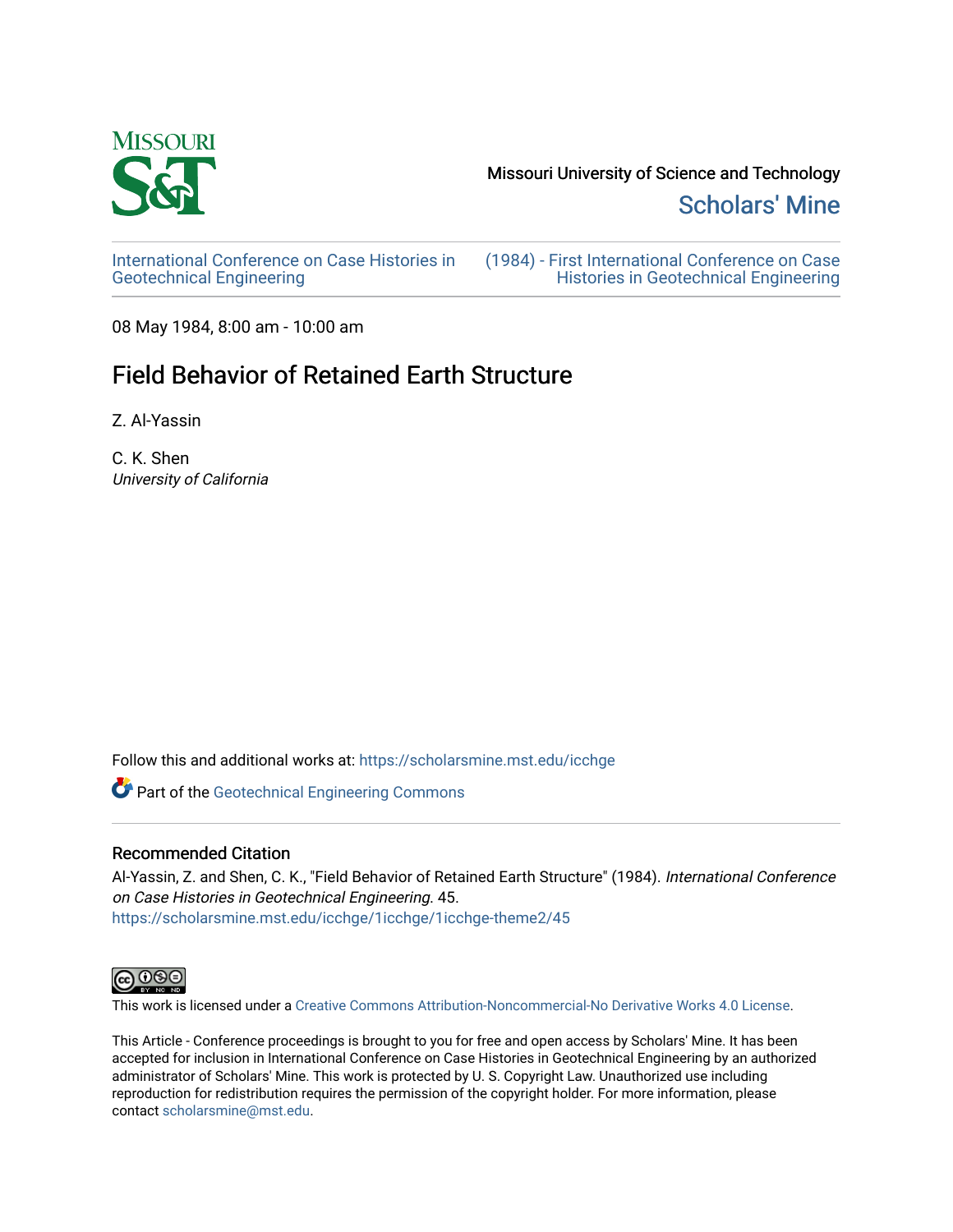# **Field** Behavior **of Retained Earth Structure**

# **Z.** AI-Yassin

Consulting Engineer, 10260 Parkwood Dr., # 1, Cupertino, CA

## **C. K.** Shen

Professor of Civil Engineering, University of California, Davis, CA

SYNOPSIS This paper describes a case study of a Retained Earth system constructed for the on- and off-ramps of a grade separation structure in Hayward, California. Field strain gage readings of reinforcing meshes were recorded at two instrumented sites. The results were closely examined and analyzed to assess the current design procedure. Based upon the information gathered, it was was also noted that the design of earth reinforced structures is complicated due to the interaction between the reinforcing elements and the surrounding soil; therefore, field instrumentation, performance behavior documentation and analysis are vitally important to ensure safe and economic design.

#### INTRODUCTION

In the past 15 years the advancement in soil improvement technology has been phenomenal. Among the most significant achievements is the development and application of tensile reinforcing elements for soil stabilization and improvement. A variety of tensile reinforcement have been developed, ranging from original metal strips pioneered by Vidal, to more recent products of steel wire mesh, geotextile sheets, and geogrids. While each of these products has proved to be suitable for different applications, still there is a need for documented field performance data which can be used for evaluating the adequacy of the many proposed design methodologies virtually untested in the field. The following is to report on a case study of the Retained Earth\* which has been used primarily as an earth retention structure. Retained Earth is an earth reinforced Retained Earth is an earth reinforced system in which individual steel bar mesh (reinforcing mesh) units forming the reinforcing elements are attached at one end to concrete facing panels while the other end is free. Except for the difference in the concrete facing panel design, the system is similar to the mechanically stabilized embankment system described by Forsyth (1978). The field data reported in this paper is used to examine the field behavior mechanism of the Retained Earth system.

#### CURRENT DESIGN PROCEDURE

Limit design methods are currently used in the stability analysis of Retained Earth walls. As in the analysis of other types of earth reinforced systems (Juran et al., 1978, Brown et al., 1979), both the external and internal stability of a wall are examined. In the external stability analysis, conventional methods are used to check the bearing of the foundation soil and the safety of the wall against sliding. In order to ensure the internal stability, two criteria must be satisfied for a Retained Earth wall, i.e., the tensile stress in the longitudinal bars,  $\sigma_{+}$ , should not exceed the allowable stress, f<sub>a</sub>, of the steel; and the total horizontal force, T, supported by each mesh unit should not exceed the pullout resistance, P. Equations for evaluating T,  $\sigma_t$  and  $P_r$  are presented in the following.

As noted in the following discussion, the backfill is generally restricted to a cohesionless material which can be characterized by a unit weight  $\gamma$  and an angle of internal friction  $\phi$ . The backfill is strengthened by uniformly distributed reinforcing mesh units spaced at  $S_{v}$  horizontally and  $\delta_{v}$  vertically. Each mesh unit of width b has a number of longitudinal bars connected by cross bars; both the longitudinal and cross bars have diameter

\*trademark VSL Corporation

d. Assuming a vertical stress  $\sigma_{\mathbf{v}}$  and an active earth pressure condition,  $k_a$ , near the face of the wall, the total horizontal force, T, at depth h is given by:

$$
T = k_{a} \sigma_{v} S_{x} S_{v} \tag{1}
$$

For a wall of height H, the vertical stress  $\sigma_{v}$  at any depth is calculated as follows:

$$
\sigma_{\mathbf{v}} = \frac{(\sigma_{\mathbf{v}})_{\text{max}}}{H} \cdot h \tag{2}
$$

where  $(\sigma_v)_{\text{max}}$  is the vertical stress at the base of the wall calculated by considering the total equilibrium of the Retained Earth mass in association with the Meyerhoff approach (1953). In this approach the total vertical force is assumed to be uniformly distributed over a reduced base area due to the eccentricity of the applied loads.

Using Eq. (1) above, the tensile stress,  $\sigma_{+}$ , can then be expressed as follows:

$$
\sigma_{t} = \frac{4k_a \sigma_v S_x S_v}{n \pi d^2}
$$
 (3)

In the current design procedure, the pullout resistance,  $P_r$ , is assumed to develop primarily through the bearing of cross bars against the backfill material. An empirical factor  $A_c$ , known as the anchorage factor, is used in calculating  $P_r$ , i.e.,

$$
P_r = A_r \gamma h d b N \tag{4}
$$

Values of A are determined from laboratory pullout tests (AI-Yassin, 19&0). N is the number of cross bars in the length of mesh extending beyond the assumed failure surface; a Rankine failure surface is used in the analysis.

#### DESCRIPTION OF INSTRUMENTED WALL

It is clear from the above discussion that a better understanding of the behavioral mechanism of the Retained Earth system is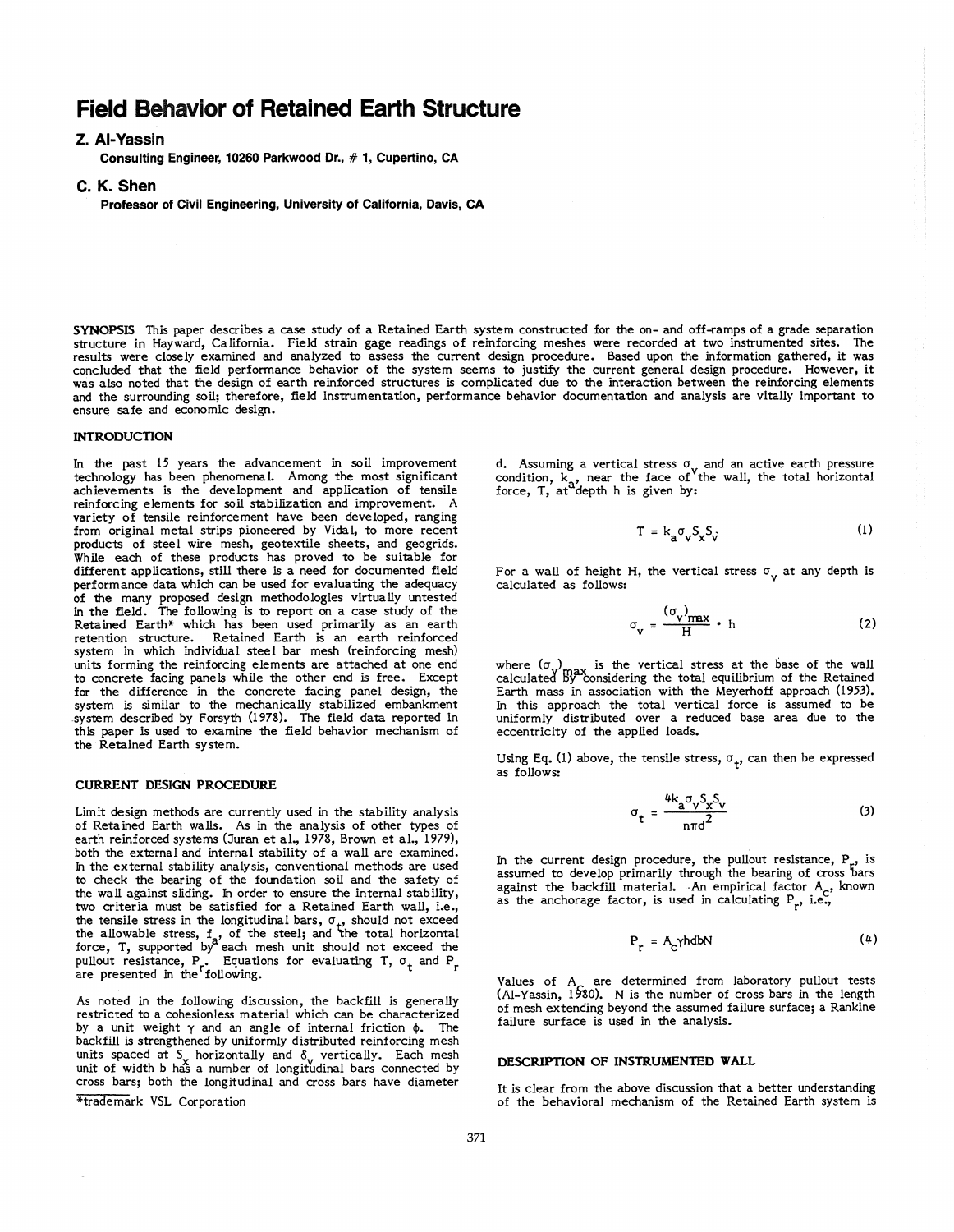necessary. Two sections of a full scale wall constructed in Hayward, California were instrumented. The wall ranges in height from 4 ft. to 20 ft. and has an area of 4,000 sq. ft. It supports a 2:1 sloping fill which extends a distance of approximately *50* ft. into the back of the wall.

The Retained Earth backfill material consisted of a gravelly sand with the following properties: density,  $\gamma = 122$  pct, uniformity coefficient,  $C_{11}$  = 42.7, and an angle of internal friction  $\phi = 40.6$ <sup>o</sup>.

The reinforcing mesh was shop fabricated from cold drawn steel wire with a yield stress f<sub>y</sub> = 65,000 psi. Each mesh consisted<br>of 5 W11 longitudinal bars spaced at 6 in. on center and connected by W 11 cross bars spaced at 2 ft. on center. Two mesh lengths of 14 ft. (Site 2) and 16 ft. (Site 1) were used.

Figure 1 shows the wall elevation and the location of the instrumented sections referred to as *Site* 1 and Site 2 respectively. Alternate layers of the reinforcing mesh were mounted with strain gages to measure the tensile strain *in* the longitudinal bars. A schematic representation of the strain gage layout *is* shown in Figure 2.



Figure 1. Elevation of Retained Eatth Wall







Figure 2.1 Strain-Google Lavoud

Field measurements were taken from the start and continu for a period of approximately one year after the wa construction was completed. However, the discussion present< in *this* paper will be limited to the results taken at the end . the wall construction, prior to the placement of sloping fi

#### flELD MEASUREMENTS

Field strain gage readings were recorded and converted to tensi stresses, the distributions of tensile stress along longitudin bars were plotted with depth as shown in Figures 3 and 4 f Sites 1 and 2 respectively. It is important to point out tl data in its original form has large scatters; this is particular true for Site 2 readings. Data points shown on Figure 3 a average readings taken at the end of wall construction f• Site 1. Curves are drawn to represent the adjusted field tensi stresses with depth *which* will be used later as the *basis* f, discussion and comparison. The Site 2 readings were much mo erratic; a considerable amount of judgment was exercised establishing the adjusted curves. The following consideratio were given:

- 1) The data points shown in Figure  $4$  are the highest fie values recorded at each of the locations indicated.
- 2) Except for the curve representing the relationship at 01 foot from the face of the wall, all other curves a approximated, using data obtained from mesh 2-4, and ti general trend shown *in* Figure 3.

Based upon the information presented in Figures 3 and 4, it  $\alpha$  be said that: (1) the tensile stresses are generally higher ne: the face of the wall, decreasing to smaller values as the approach the free end of the mesh; and (2) the tensile stress seem to increase with increasing depth of fill.



Figure 4: Tensile Stress in Reinfarcing Mesh (Site 2)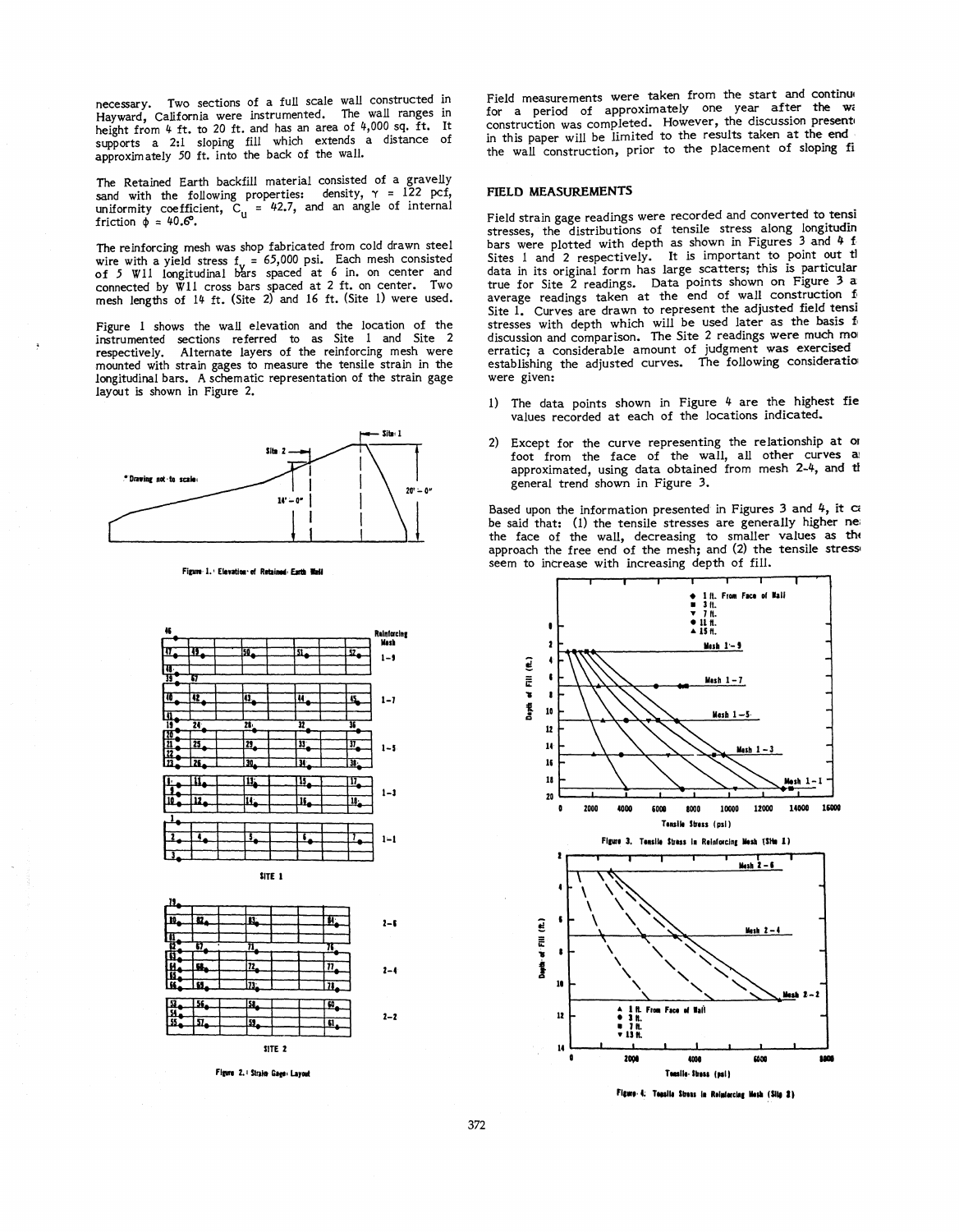#### COMPARISON OF THEORETICAL PREDICTIONS AND FIELD **RESULTS**

Tensile stress values were calculated using Eq. (3). These values are shown as dotted lines in Figures  $5$  and  $6$ . In comparison with the adjusted field values, it can be seen that the calculated stresses are generally lower than the maximum field values. The higher field values could have been caused by the effects of compaction and other construction operations which cannot be accounted for in the analysis. Additional field measurements (not presented here) taken one year after the wall construction was completed show a drop in maximum tensile stresses in the meshes despite the additional load resulting from the sloping This indicates that stress relaxation and redistribution fill. might have taken place within the Retained Earth system. It can, therefore, be speculated that had the wall not been subjected to additional loading (from the sloping fill), the maximum tensile stresses may have dropped to even lower values than those measured at the end of construction, which may agree better with values predicted by Eq. (3). Laboratory pullout tests of wire mesh by Chang et al. (1977) have shown that redistribution of shear resistance takes place along the length of a mesh at relatively higher loading levels. Observation from this study seems to indicate that the same phenomenon also takes place in the field under long-term loadings.



Figure 6. Tensile Stress Distribution Atong Reinforcing Mesh (Site 2)

The pullout resistance was calculated using Eq.  $(4)$  and compared in with the total horizontal force supported by each instrumented<br>mesh layer as shown in Table 1. Values of the total horizontal force were calculated by multiplying the adjusted maximum tensile stress for each mesh by the cross-sectional area of steel<br>per mesh (i.e., 0.55 in.). It can be seen from Table 1 that the ratio  $P_r/T$  is much greater than 1, thus ruling out the pullout failure mode for the given loading and geometric conditions of the systems studied.

It should also be noted that the assumptions used in Eq. 3, i.e., an active earth pressure condition and a Meyerhoff vertical pressure distribution, may not be adequate; a discussion of these assumptions is presented in the following section.

#### TABLE 1

### Comparison Between Pullout Resistance and Total Horizontal Force

| Site | Reinforcing<br>Mesh | Depth of<br>Fill (ft.) | T<br>(kips) | P<br>(kips) | $P_r/T$ |
|------|---------------------|------------------------|-------------|-------------|---------|
| 1    | $1 - 9$             | 3                      | 1.2         | 4.6         | 3.8     |
|      | $1 - 7$             | 7                      | 2.3         | 12.8        | 5.6     |
|      | $1 - 5$             | 11                     | 3.9         | 20.3        | 5,2     |
|      | $1 - 3$             | 15                     | 5.4         | 32.0        | 5,9     |
|      | $1 - 1$             | 19                     | 7.3         | 46.4        | 6.4     |
| 2    | $2 - 6$             | 3                      | 0.8         | 5.6         | 7.0     |
|      | $2 - 4$             | 7                      | 2.1         | 12.8        | 6.1     |
|      | $2 - 2$             | 11                     | 3.6         | 23.5        | 6.5     |
|      |                     |                        |             |             |         |

## ANALYSIS OF FIELD RESULTS

As mentioned earlier, the tensile stress varies along the reinforcing mesh from a maximum near the face of the wall to a minimum near the free end. This indicates that a similar variation in vertical stress should also exist along the reinforcing mesh. The Meyerhoff distribution used to calculate the vertical pressure in the current design procedure is not capable of modeling the variation. This assumption, which may be adequate for design purposes and has shown to be applicable in reinforced earth analysis (Shen et al., 1976), does not accurately model the behavior of the Retained Earth system. The field measurements seems to indicate that the variation of vertical pressure may be approximated by a trapezoidal distribution where the maximum stress  $(\sigma_v)_{max}$  occurs at the face of the wall,<br>and the minimum stress  $(\sigma_v)_{max}$  occurs at the face of the wall,<br>rainfereign mech reinforcing mesh.

In addition, the active earth pressure coefficient is used in the current design procedure to calculate the tensile stress in the reinforcement. There is no data currently available regarding the state of stress within the Retained Earth system. The assumption of a  $k$  condition is open to questions. In the following discussion the active earth pressure coefficient  $k_a = 0.22$ ) was replaced by a value of 0.3; this represents an average value of the active and at rest earth pressure coefficients for the Retained Earth backfill. Using this new value for the earth pressure coefficient, the validity of the trapezoidal vertical pressure distribution was verified and the field and theoretical values were compared. The following is a brief description of the analysis:

The adjusted tensile stress values at 1 ft. and 15 ft. from  $\overline{1}$ the face of the wall were randomly chosen to calculate the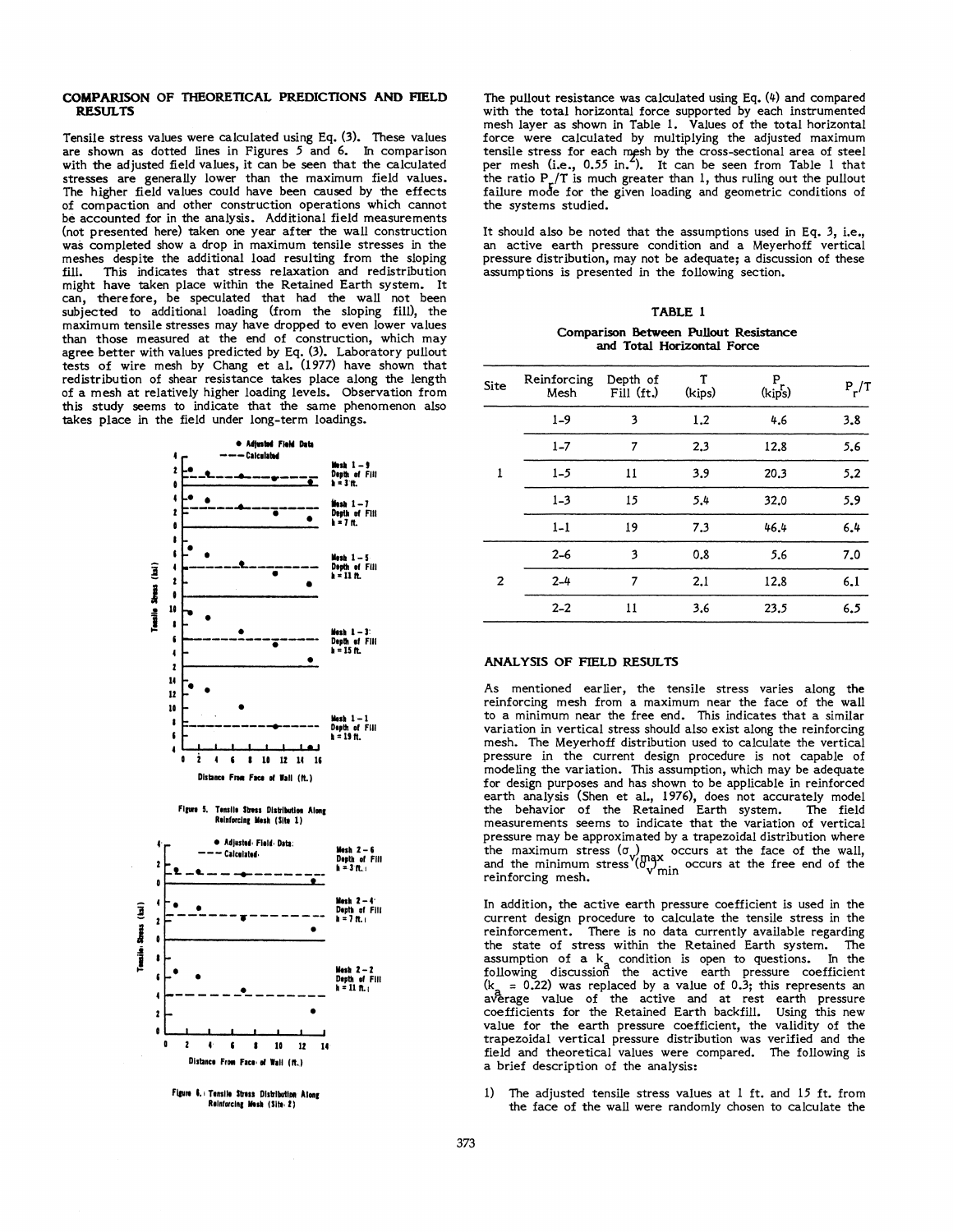corresponding vertical stresses for mesh 1-1 at Site 1. These values were then used to calculate  $(\sigma_{\rm v})_{\rm max}$  and  $(\sigma_{\rm v})_{\rm min}$  for the trapezoidal distribution at depth of fill  $h \stackrel{v}{=} \frac{r}{2}$ 

- 2) Assuming that vertical stresses are directly proportional to the depth of fill, values of  $(\sigma_v)_{max}$  and  $(\sigma_v)_{min}$  at the base of the wall (h = 20 ft.) for site 1 were calculated; these values are 3.93 ksf and 1.06 ksf respectively. The ratio of  $(\sigma_v)_{\text{max}}/(\sigma_v)_{\text{min}}$  is approximately 4.
- 3) Using the vertical stress distribution established in Step 2 above for Site 1, the total vertical force at the base of the wall was calculated to be 40 kips. This is in good agreement with the weight of fill {39 kips) at the base level.
- Vertical stresses at 1, 3, 7, 11 and 15 ft. from the face of the wall were calculated for h = 20 ft. Corresponding values for  $h = 3, 7, 11, 15$  and 19 ft. were then calculated.
- 5) Tensile stresses in the reinforcing mesh were calculated using Eq. (3) and the vertical stresses obtained in Step 4.

Both the calculated and the adjusted field tensile stress values are tabulated in Table 2. It is reasonable to say that the comparisons are quite good.

#### TABLE 2

#### Comparison of Calculated and Measured Tensile Stresses {Site 1)

| Reinforcing | Depth of<br>Fill (ft.) |          |      |      | Distance From Face of Wall | (f <sub>t</sub> ) |
|-------------|------------------------|----------|------|------|----------------------------|-------------------|
| Mesh        |                        | 1        | 3    | 7    | 11                         | 15                |
| $1 - 9$     | 3                      | $2.1*$   | 1.9  | 1.5  | 1.1                        | 0.7               |
|             |                        | $2.1**$  | 1.7  | 1.3  | 1.0                        | 0.5               |
| 1-7         | 7                      | $4.9*$   | 4.4  | 3.5  | 2.6                        | 1.6               |
|             |                        | $4.2**$  | 3.7  | 2.9  | 2.0                        | 1.1               |
| $1 - 5$     | 11                     | $7.7*$   | 6.9  | 5.5  | 4.0                        | 2.5               |
|             |                        | $7.0**$  | 6.0  | 4.8  | 3.4                        | 1.8               |
| $1-3$       | 15                     | $10.5*$  | 9,5  | 7.5  | 5.5                        | 3.5               |
|             |                        | $9.7**$  | 9.0  | 7.0  | 5.1                        | 2.9               |
| $1 - 5$     | 19                     | $13.3*$  | 12.8 | 9.5  | 6.9                        | 4.2               |
|             |                        | $13.2**$ | 12.6 | 10.2 | 7.3                        | 4.2               |

\*Ca.lcuiated tensile stress in ksi.

\*\*Adjusted field tensile stress in ksi.

Since the analysis performed for Site 1 gave good agreement<br>between the calculated and the measured values, it was Interesting to see if the same approach could be used to predict the field behavior of Site 2. This was done first by establishing the trapezoidal vertical pressure distribution based upon the total weight of the wall pressure distribution based upon the<br>stresses according to  $E_G$  (2)  $\alpha$  ax/ $(\sigma)$  min = 4. The tensile stresses according to Eq. (3) we may  $\frac{1}{2}$  and 2-6. There is a contracted for meshes 2-2, 2.4 and 2.6. These values are tabulated together with the corresponding adjusted field values in Table 3. Except for the values in mesh 2-6, the comparisons are rather favorable.

TABLE 3 Comparison of Calculated and Measured Tensile Stresses (Site 2)

|                     | Depth of<br>$FIII$ (ft.) |          |     | Distance From Face of Wall ( |   |
|---------------------|--------------------------|----------|-----|------------------------------|---|
| Reinforcing<br>Mesh |                          |          | 3   |                              |   |
|                     | 3                        | $2.1*$   | 1.8 | 1.4                          |   |
| $2 - 6$             |                          | $1.4***$ | 1.3 | 1.0                          |   |
|                     | 7                        | $4.9*$   | 4.3 | 3.2                          |   |
| $2 - 4$             |                          | $3.7**$  | 3.4 | 2.4                          |   |
| $2 - 2$             |                          | $7.6*$   | 6.7 | 5.0                          | ā |
|                     | 11                       | $6.6***$ | 6.0 | 4.6                          | 2 |

\*Calculated tensile stress in ksi.

\*\*Adjusted field tensile stress in ksi.

#### SUMMARY AND CONCLUSIONS

This paper describes a case study of a Retained Earth syste constructed for the on- and off-ramps of a grade separatic structure in Hayward, California. Field strain gage readings the reinforcing meshes were taken at two instrumented site The results were closely examined and analyzed to assess tf current design procedure. Based upon the information gathere the following tentative conclusions may be stated:

- I) The field performance behavior of the system seems · justify the current general design procedure.
- 2) The reinforcing meshes are capable of developing mu< larger pullout resistance than *strips; therefore*, the pullot failure mode is not likely to control the design.
- 3) For the cases studied, the vertical pressure distribution <sup>i</sup> the base of the wall can be better approximated by trapezoidal distribution with  $(\sigma_{\rm v})_{\rm max}/(\sigma_{\rm v})_{\rm min}$  = 4.
- 4) The average lateral earth pressure coefficient for granul; fill of 0.3 may be used for Retained Earth analysis.

One should also realize from this and similar studies that tt design of reinforced earth structures is complicated due large: to the interaction between the reinforcing elements and th surrounding soil Factors such as the rigidity of the systen the geometry of the structure and the backfill, the boundat and compressibility of the foundation play important roles ! determining the stresses developed in the reinforced earth mas Unless all the factors are thoroughly examined and their effect understood, it is difficult to present a generalized desig The complexity of the problem can be furthe compounded by relaxation, load transfer and redistribution withi the reinforced soil, which cannot be properly included in liminally sextence the believe field incrementation in liminal We believe field instrumentation, performanc behavior documentation and analysis are vitally important an much needed for the safe and economic design of eart reinforced structures.

# ACKNOWLEDGMENT

The authors wish to express their appreciation to VS Corporation for supplying the field data presented in this pape1